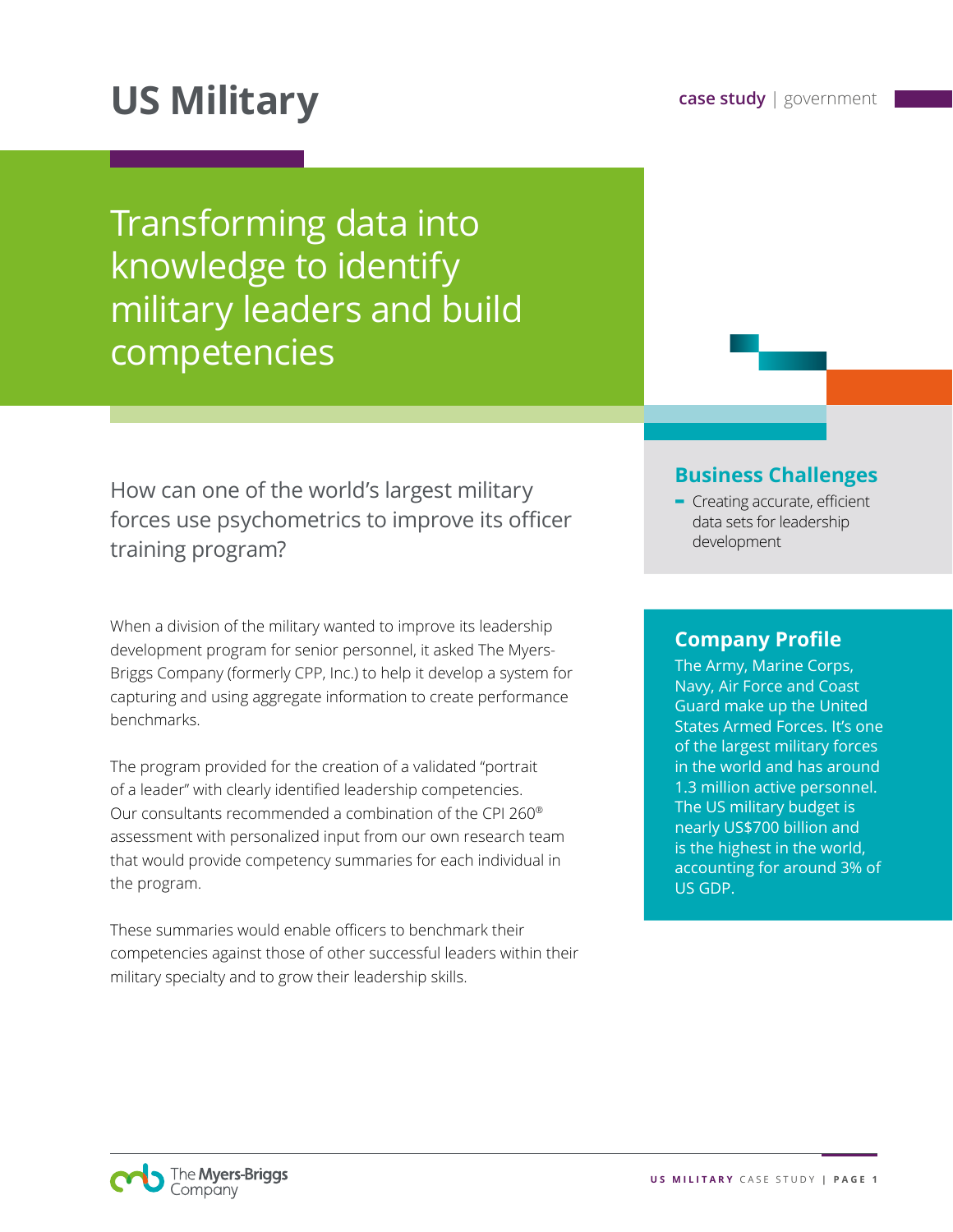### **Solution**

The military choose the CPI 260 assessment because it's a coaching and leadership development tool. It is built on more than 60 years of research and successful real-life applications that have been empirically derived and research validated.

Two key reports are generated from the CPI 260 assessment: The Client Feedback Report and the Coaching Report for Leaders. These reports give specific feedback to individuals and suggest growth and development areas for them. They equip managers and executives with personalized information that enables them to identify their strengths and blind spots, maximize their strengths, target areas for development, and plan action steps to increase their effectiveness as leaders.

#### **How were the officers assessed and coached?**

Officers completed the CPI 260 assessment online prior to reporting to a two-week military course. As part of their two-week training, they received their personalized Client Feedback Reports, Coaching Reports for Leaders, and individual and group competency profiles.

The competency profiles summarized the results of other officers in their training session, officers in previous sessions, and senior leaders within their specialty. They also received individual confidential counseling on information disclosed in their reports and signed up to work with a leadership partner for a year.

The Client Feedback Report provides individuals with their CPI 260 scale scores—the metrics used in creating their personalized Coaching Reports for Leaders. The Coaching Report for Leaders compares an individual's CPI 260 responses against those of a sample of 5,610 managers and executives from the Leadership Development Program offered at the Center for Creative Leadership.

### **Solution**

- **-** Use CPI 260 to identify development areas for military officers
- **-** Create automated process to handle large training groups accurately and efficiently

The CPI 260 reports and metrics have provided our officers and senior leaders with a snapshot in time of both their individual and our community's leadership profiles. We've modified curricula in our courses based on insights we've gained from the CPI 260 assessment and our community's leadership profile.

**Military Training Director**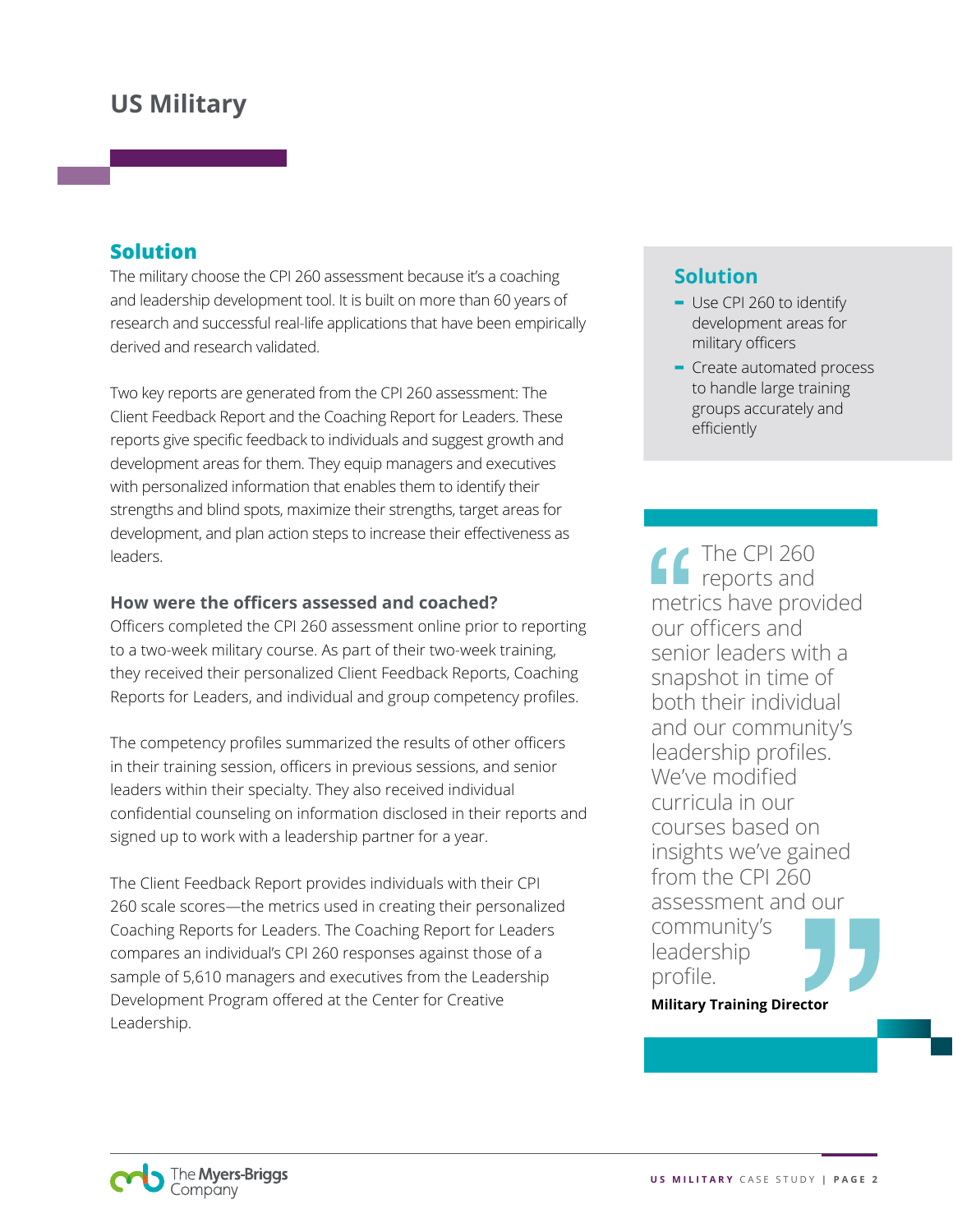The Coaching Report for Leaders is an important resource for exploring individual leadership preferences, abilities, skills, and behaviors, and for creating personalized development plans targeting areas for improvement. It assesses key leadership competencies such as self-management, organizational capabilities, team building, problem solving, and sustaining the vision.

Developed by Sam Manoogian, the Coaching Report for Leaders assesses individuals' leadership characteristics that map to scales on the CPI™ assessment. The officers received information about their potential in five core performance areas identified by Manoogian based on specific characteristics (see below). Each individual could review his or her data and determine which skills to further develop.

#### **Bringing the power of data to life**

Almost from the start, the officers wanted even more numerical detail than they received in their personalized Client Feedback Report or Coaching Report for Leaders.

In response, support staff began aggregating results from individual CPI 260 assessments into training group summaries and creating profile summaries comparing group scores against those of successful leaders. Although time-consuming, the process was manageable when training groups were few and numbered only 14 to 25 participants each.

#### **Coping with expansion**

However, this soon changed. As the number of training sessions grew, some with larger numbers of students, the class facilitator and trainer needed to find a quick, confidential way to simplify the process. So, they contacted The Myers-Briggs Company.

### **Results**

- **-** Improved data process saves time and cuts training costs
- **-** Research-based approach to training helps to improve future programs

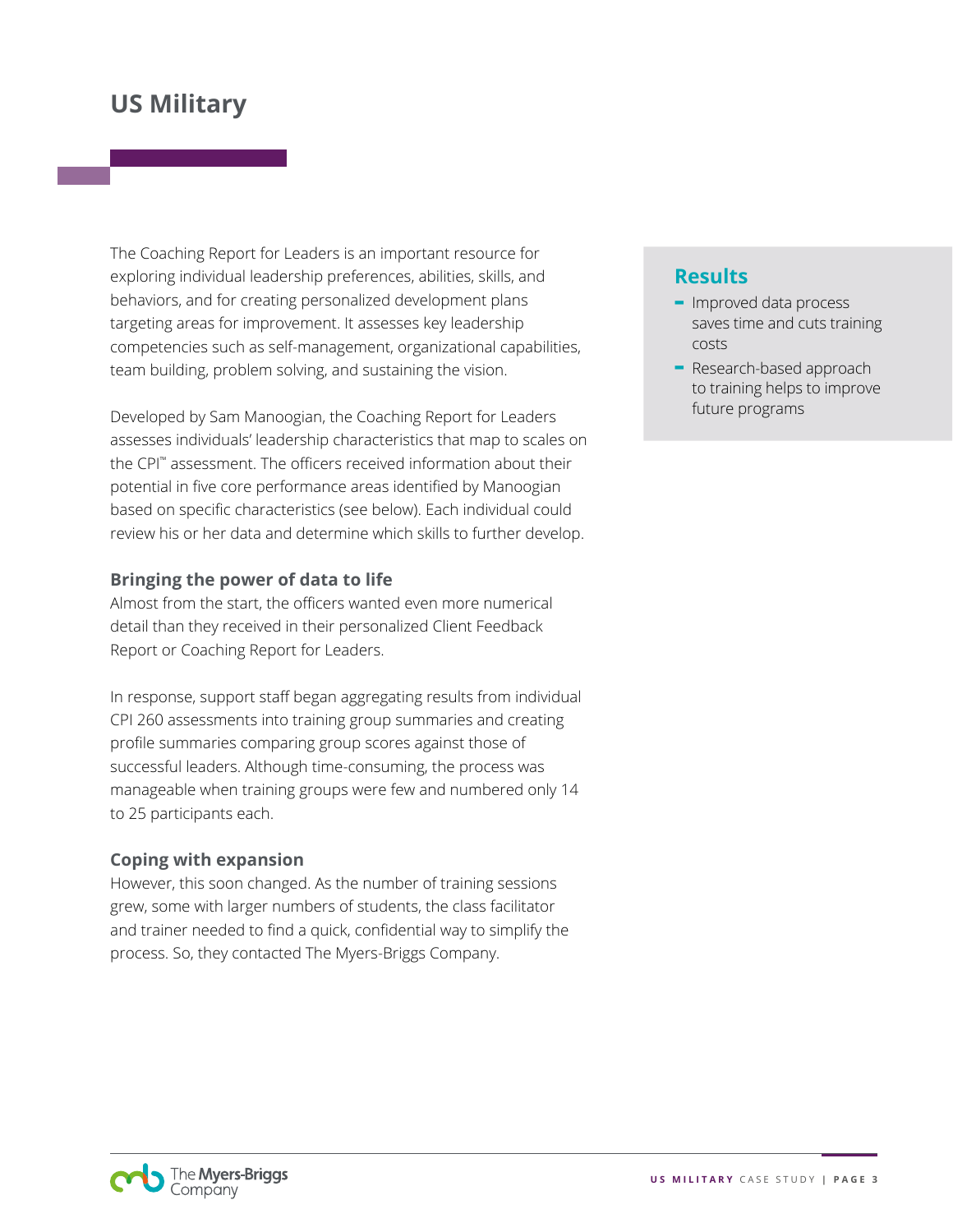Our team of research specialists developed an automated process that enabled the military training division to take the next logical step in the use of assessments. This was to move beyond the individual level of interpretation and gain a broader, more comprehensive view of the entire leadership landscape.

By combining data for multiple groups of participants, the commanders and key training professionals gain visibility into areas that may require further development on a large scale.

A snapshot of aggregate results provides a 360-degree view of the group's overall strengths, potential opportunities for further assessment, and areas in which development is needed on key leadership characteristics, such as:

- **-** Self-management
- **-** Organizational capabilities
- **-** Team building
- **-** Problem solving
- **-** Sustaining the vision

Using this new-found insight, they have been able to fine tune the curriculum for subsequent training programs and allocate important strategic resources where they are needed most.

The difference is substantial. Creating organization-specific aggregate reports used to be labor-intensive and potentially prone to errors. Now, it is fully automated and error free.

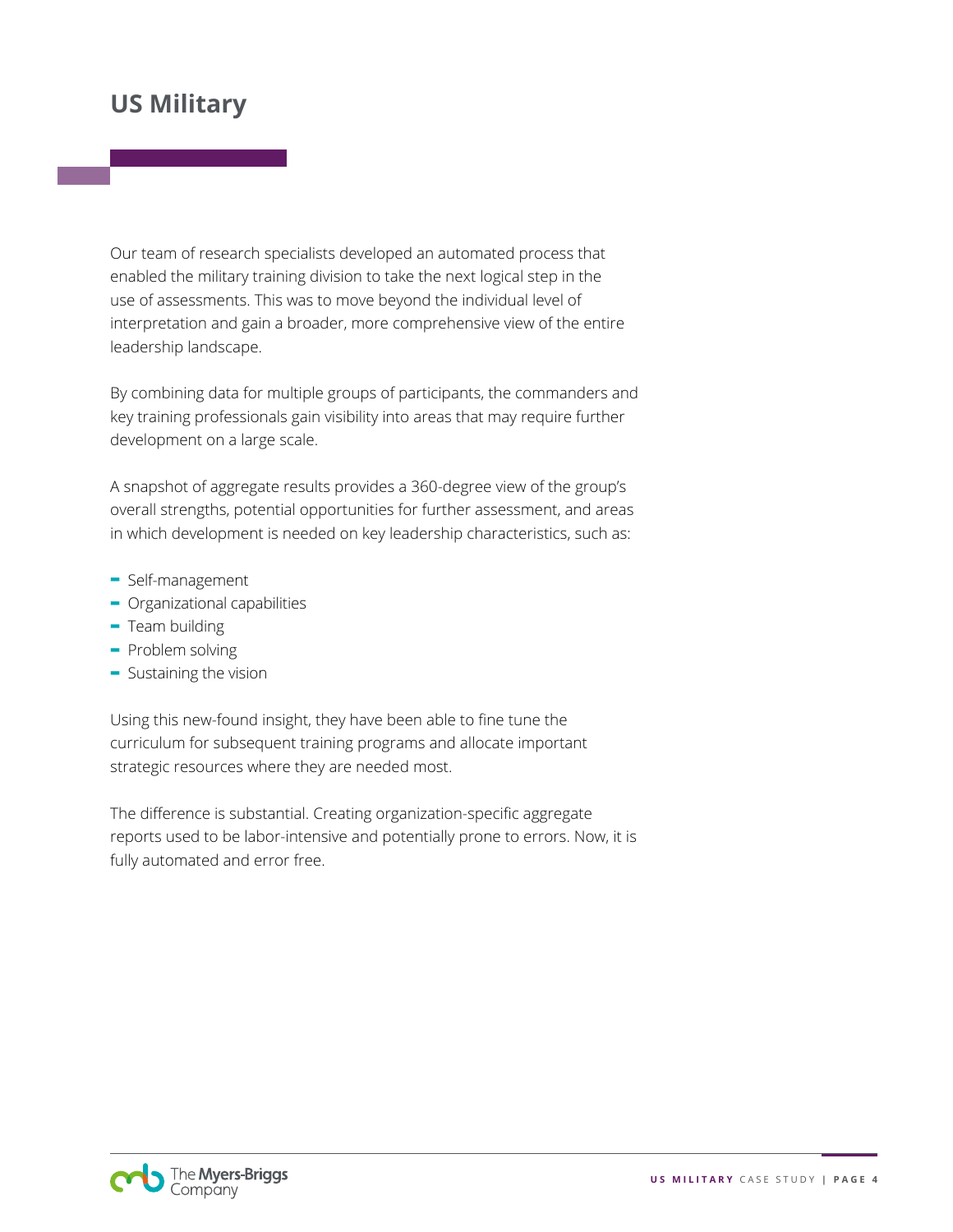### **Results**

The customized analysis and reporting system is now easy to access by the class facilitator, and completely confidential.

It has also turned the data from individual CPI 260 assessment results into powerful learning concepts and concrete ideas for improving both personal and organizational effectiveness. Equipped with these research reports and fresh new insights, the class facilitator continues to enhance learning, improve outcomes, and create new program initiatives that:

- **-** Create unique one-to-one or group coaching partnerships among mentors or peers
- **-** Save staff time and training costs with improved delivery of leadership development programs
- **-** Build a research-based foundation for funding improved training initiatives across work groups, departments, and divisions

The CPI 260 assessment has proven to be a powerful tool for creating a precise portrait of an individual's leadership potential. Here, it is helping this military training unit to craft a highly effective learning experience for its future senior leaders.

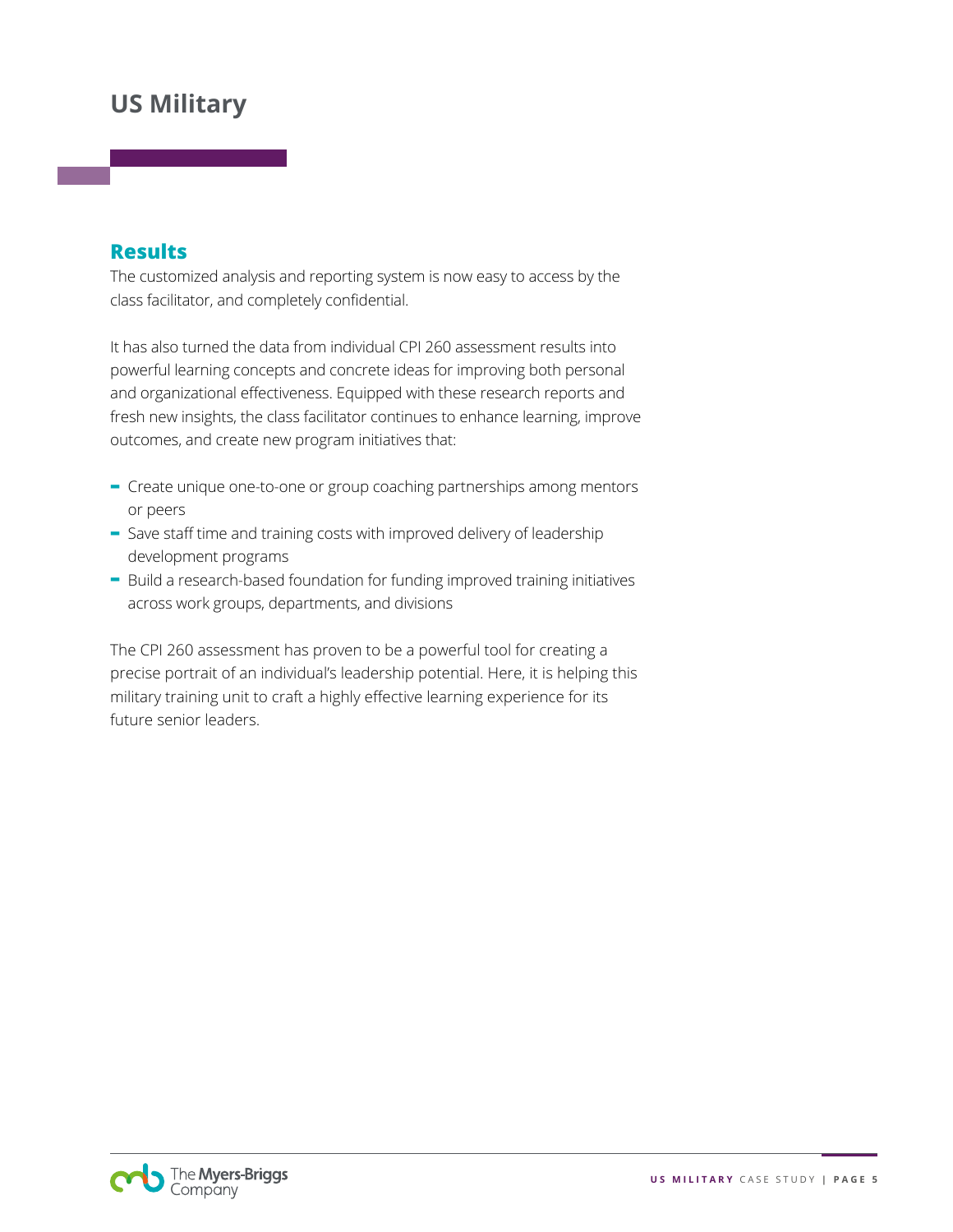**Coaching Report for Leaders Core Performance Areas, Leadership Characteristics, and CPI™ Scales Mapping**

| <b>Core Performance Area</b>       | <b>Leadership Characteristic</b>          | <b>CPI Scales</b>                                          |
|------------------------------------|-------------------------------------------|------------------------------------------------------------|
| Self-management                    | 1. Self-awareness                         | A. Self-acceptance<br>B. Empathy                           |
|                                    | 2. Self-control                           | A. Social Conformity<br>B. Self-control                    |
|                                    | 3. Resilience                             | A. Self-acceptance<br>B. Well-being                        |
| <b>Organizational Capabilities</b> | 1. Use of Power and Authority             | A. Dominance<br>B. Self-control                            |
|                                    | 2. Comfort with Organizational Structures | A. Social Conformity<br>B. Achievement via Conformance     |
|                                    | 3. Responsibility and Accountability      | A. Responsibility<br>B. Leadership                         |
|                                    | 4. Decisiveness                           | A. Dominance<br>B. Independence                            |
| <b>Team Building and Teamwork</b>  | 1. Interpersonal Skill                    | A. Sociability<br><b>B.</b> Amicability                    |
|                                    | 2. Understanding Others                   | A. Empathy<br>B. Insightfulness                            |
|                                    | 3. Capacity for Collaboration             | A. Tolerance<br><b>B. Creative Temperament</b>             |
|                                    | 4. Working with and Through Others        | A. Independence<br>B. Managerial Potential                 |
| <b>Problem Solving</b>             | 1. Creativity                             | A. Creative Temperament<br>B. Achievement via Independence |
|                                    | 2. Handling Sensitive Problems            | A. Dominance<br>B. Empathy                                 |
|                                    | 3. Action Orientation                     | A. Flexibility<br><b>B.</b> Sensitivity                    |
| <b>Sustaining the Vision</b>       | 1. Self-confidence                        | A. Independence<br>B. Leadership                           |
|                                    | 2. Managing Change                        | A. Self-control<br><b>B.</b> Flexibility                   |
|                                    | 3. Influence                              | A. Sociability<br><b>B.</b> Dominance                      |
|                                    | 4. Comfort with Visibility                | A. Capacity for Status<br><b>B. Social Presence</b>        |